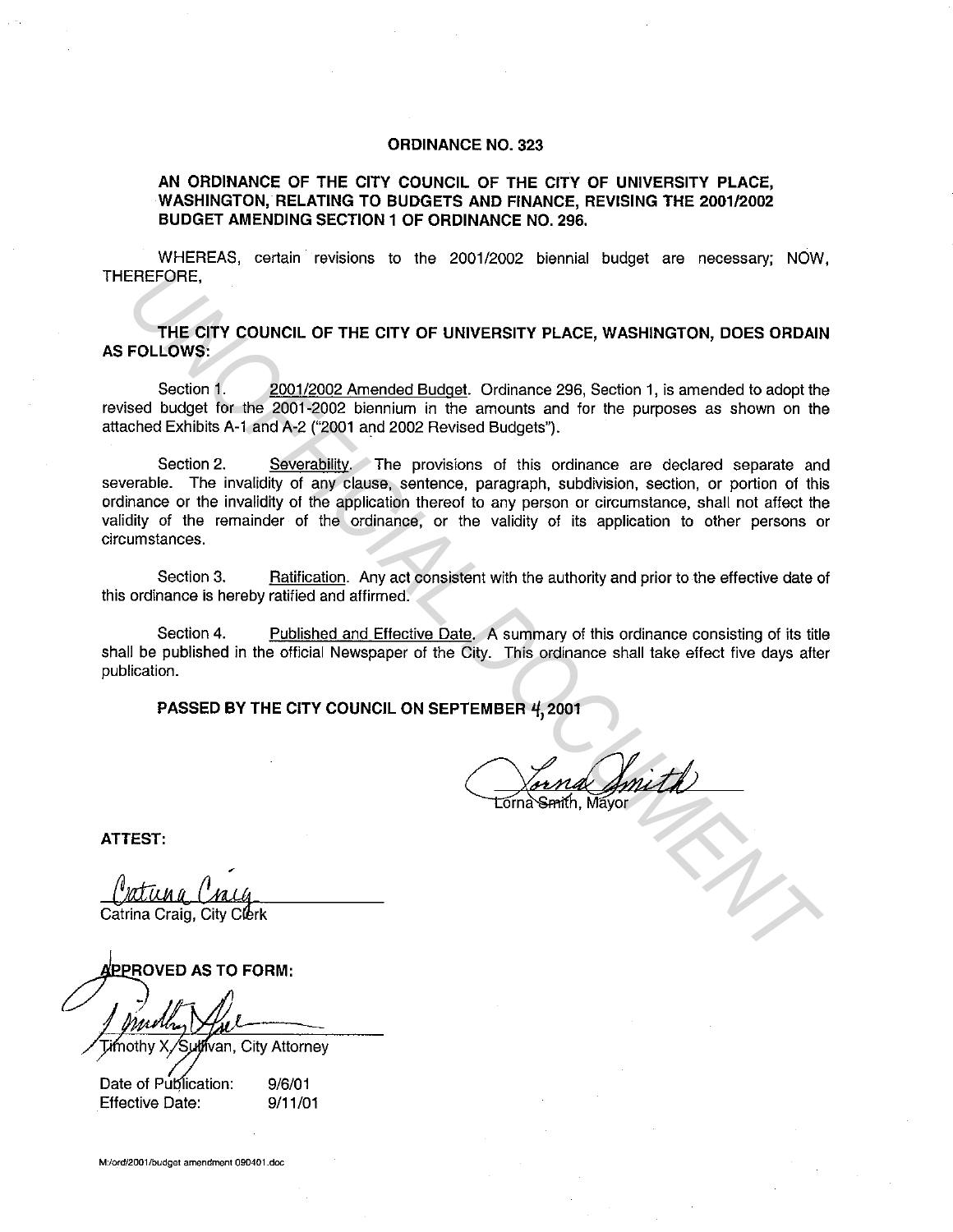| fund.                                   |                                                                                                                                                                                                                           | <b>REVENUES</b><br>& OTHER<br>SOURCES |                                                                                                                                                                                                                                                    |                                                                               | <b>EXPENDITURES</b><br>& OTHER<br><b>USES</b>           |                                       |                                                | <b>ENDING</b><br><b>BALANCE</b> |
|-----------------------------------------|---------------------------------------------------------------------------------------------------------------------------------------------------------------------------------------------------------------------------|---------------------------------------|----------------------------------------------------------------------------------------------------------------------------------------------------------------------------------------------------------------------------------------------------|-------------------------------------------------------------------------------|---------------------------------------------------------|---------------------------------------|------------------------------------------------|---------------------------------|
|                                         |                                                                                                                                                                                                                           |                                       |                                                                                                                                                                                                                                                    |                                                                               |                                                         |                                       |                                                |                                 |
| General                                 | $\mathbb{S}$                                                                                                                                                                                                              |                                       | 12,485,860<br>S                                                                                                                                                                                                                                    | \$                                                                            |                                                         | 11,685,765                            | $\sqrt{2}$                                     | 800,094                         |
|                                         |                                                                                                                                                                                                                           |                                       |                                                                                                                                                                                                                                                    |                                                                               |                                                         |                                       |                                                |                                 |
| Street                                  |                                                                                                                                                                                                                           |                                       | 1,475,772                                                                                                                                                                                                                                          | 1,475,772                                                                     |                                                         | 1,475,772                             |                                                |                                 |
| Arterial Street                         |                                                                                                                                                                                                                           |                                       | 238,167                                                                                                                                                                                                                                            | 218,896                                                                       |                                                         | 218,896                               |                                                | 19,271                          |
| Real Estate Excise Tax                  |                                                                                                                                                                                                                           |                                       | 513,974                                                                                                                                                                                                                                            | 513,974                                                                       |                                                         | 513,974                               |                                                |                                 |
| Path & Trails                           |                                                                                                                                                                                                                           |                                       | 23,142                                                                                                                                                                                                                                             |                                                                               |                                                         |                                       |                                                | 23,142                          |
| Surface Water Mgmt                      |                                                                                                                                                                                                                           |                                       | 1,606,800                                                                                                                                                                                                                                          | 1,637,139                                                                     |                                                         | 1,637,139                             |                                                | (30, 339)                       |
| Strategic Reserve                       |                                                                                                                                                                                                                           |                                       | 616,132                                                                                                                                                                                                                                            |                                                                               |                                                         |                                       |                                                | 616,132                         |
| <b>Sub-total Special Revenue</b>        |                                                                                                                                                                                                                           |                                       | 4,473,987                                                                                                                                                                                                                                          | 3,845,781                                                                     |                                                         | 3,845,781                             |                                                | 628,206                         |
|                                         |                                                                                                                                                                                                                           |                                       |                                                                                                                                                                                                                                                    |                                                                               |                                                         |                                       |                                                |                                 |
| Debt Service                            |                                                                                                                                                                                                                           |                                       | 1,180,987                                                                                                                                                                                                                                          | 1,180,987                                                                     |                                                         | 1,180,987                             |                                                |                                 |
| <b>Sub-total Debt Service Funds</b>     |                                                                                                                                                                                                                           |                                       | 1,180,987                                                                                                                                                                                                                                          | 1,180,987                                                                     |                                                         | 1,180,987                             |                                                |                                 |
| <b>Total Operating</b>                  |                                                                                                                                                                                                                           |                                       | 18,140,834                                                                                                                                                                                                                                         | :16,671,533                                                                   | 41,000                                                  | 16,712,533                            |                                                | 1,428,300                       |
|                                         |                                                                                                                                                                                                                           |                                       |                                                                                                                                                                                                                                                    |                                                                               |                                                         |                                       |                                                |                                 |
|                                         |                                                                                                                                                                                                                           |                                       |                                                                                                                                                                                                                                                    |                                                                               | $\blacksquare$                                          |                                       |                                                | 96,024                          |
|                                         |                                                                                                                                                                                                                           |                                       |                                                                                                                                                                                                                                                    |                                                                               |                                                         |                                       |                                                | 29,346                          |
|                                         |                                                                                                                                                                                                                           | $\sim$                                |                                                                                                                                                                                                                                                    |                                                                               |                                                         |                                       |                                                |                                 |
| Sub-total CIP                           |                                                                                                                                                                                                                           |                                       | 16,965,986                                                                                                                                                                                                                                         |                                                                               | 41,000                                                  | 16,840,616                            |                                                | 125,370                         |
|                                         |                                                                                                                                                                                                                           |                                       |                                                                                                                                                                                                                                                    |                                                                               |                                                         |                                       |                                                |                                 |
|                                         |                                                                                                                                                                                                                           |                                       |                                                                                                                                                                                                                                                    |                                                                               |                                                         | 104,350                               |                                                | 458,977                         |
|                                         |                                                                                                                                                                                                                           |                                       |                                                                                                                                                                                                                                                    |                                                                               |                                                         | 944,403                               |                                                | 475,331                         |
|                                         |                                                                                                                                                                                                                           |                                       | 208,736                                                                                                                                                                                                                                            | 197,875                                                                       |                                                         | 197,875                               |                                                | 10,861                          |
|                                         |                                                                                                                                                                                                                           |                                       | 182,612                                                                                                                                                                                                                                            | 142,745                                                                       |                                                         | 142,745                               |                                                | 39,867                          |
| <b>Sub-total Internal Service</b>       |                                                                                                                                                                                                                           |                                       | 2,374,409                                                                                                                                                                                                                                          | 1,389,373                                                                     |                                                         | 1,389,373                             |                                                | 985,036                         |
|                                         |                                                                                                                                                                                                                           |                                       |                                                                                                                                                                                                                                                    |                                                                               |                                                         |                                       |                                                |                                 |
| Endowment                               |                                                                                                                                                                                                                           |                                       |                                                                                                                                                                                                                                                    |                                                                               |                                                         |                                       |                                                |                                 |
|                                         |                                                                                                                                                                                                                           |                                       | 34,618                                                                                                                                                                                                                                             | 34,618                                                                        |                                                         | 34,618                                |                                                |                                 |
| Donations and Gifts to University Place |                                                                                                                                                                                                                           | 34.618                                |                                                                                                                                                                                                                                                    |                                                                               |                                                         |                                       |                                                |                                 |
|                                         | General<br><b>Special Revenue</b><br><b>Debt Service</b><br>Parks CIP<br>Public Works CIP<br>Municipal Facilities CIP<br>Fleet & Equipment<br>Information Technology & Services<br>Property Management<br>Risk Management |                                       | 12,485,860<br>1,475,772<br>238,167<br>513,974<br>23,142<br>1,606,800<br>616,132<br>4,473,987<br>1,180,987<br>1,180,987<br>18,140,834<br>3,961,749<br>12,878,368<br>84,869<br>16,924,986<br>563,327<br>1,419,734<br>208,736<br>182,612<br>2,374,409 | 3,961,749<br>41,000<br>12,919,368<br>84,869<br>41,000<br>563,327<br>1,419,734 | 3,865,725<br>12,849,022<br>84,869<br>104,350<br>944,403 | 11,644,765 \$<br>41,000<br>16,799,616 | 41,000 \$<br>3,865,725<br>12,890,022<br>84,869 |                                 |

 $\mathcal{L}(\mathcal{L}(\mathcal{L}))$  and  $\mathcal{L}(\mathcal{L}(\mathcal{L}))$  . The contribution of  $\mathcal{L}(\mathcal{L})$ 

 $\label{eq:2.1} \frac{1}{\sqrt{2}}\int_{\mathbb{R}^3}\frac{1}{\sqrt{2}}\left(\frac{1}{\sqrt{2}}\right)^2\frac{1}{\sqrt{2}}\left(\frac{1}{\sqrt{2}}\right)^2\frac{1}{\sqrt{2}}\left(\frac{1}{\sqrt{2}}\right)^2\frac{1}{\sqrt{2}}\left(\frac{1}{\sqrt{2}}\right)^2.$ 

 $\label{eq:2.1} \frac{1}{\sqrt{2}}\int_{\mathbb{R}^3}\frac{1}{\sqrt{2}}\left(\frac{1}{\sqrt{2}}\right)^2\frac{1}{\sqrt{2}}\left(\frac{1}{\sqrt{2}}\right)^2\frac{1}{\sqrt{2}}\left(\frac{1}{\sqrt{2}}\right)^2\frac{1}{\sqrt{2}}\left(\frac{1}{\sqrt{2}}\right)^2\frac{1}{\sqrt{2}}\left(\frac{1}{\sqrt{2}}\right)^2\frac{1}{\sqrt{2}}\frac{1}{\sqrt{2}}\frac{1}{\sqrt{2}}\frac{1}{\sqrt{2}}\frac{1}{\sqrt{2}}\frac{1}{\sqrt{2}}$ 

 $\sim 10^{-11}$